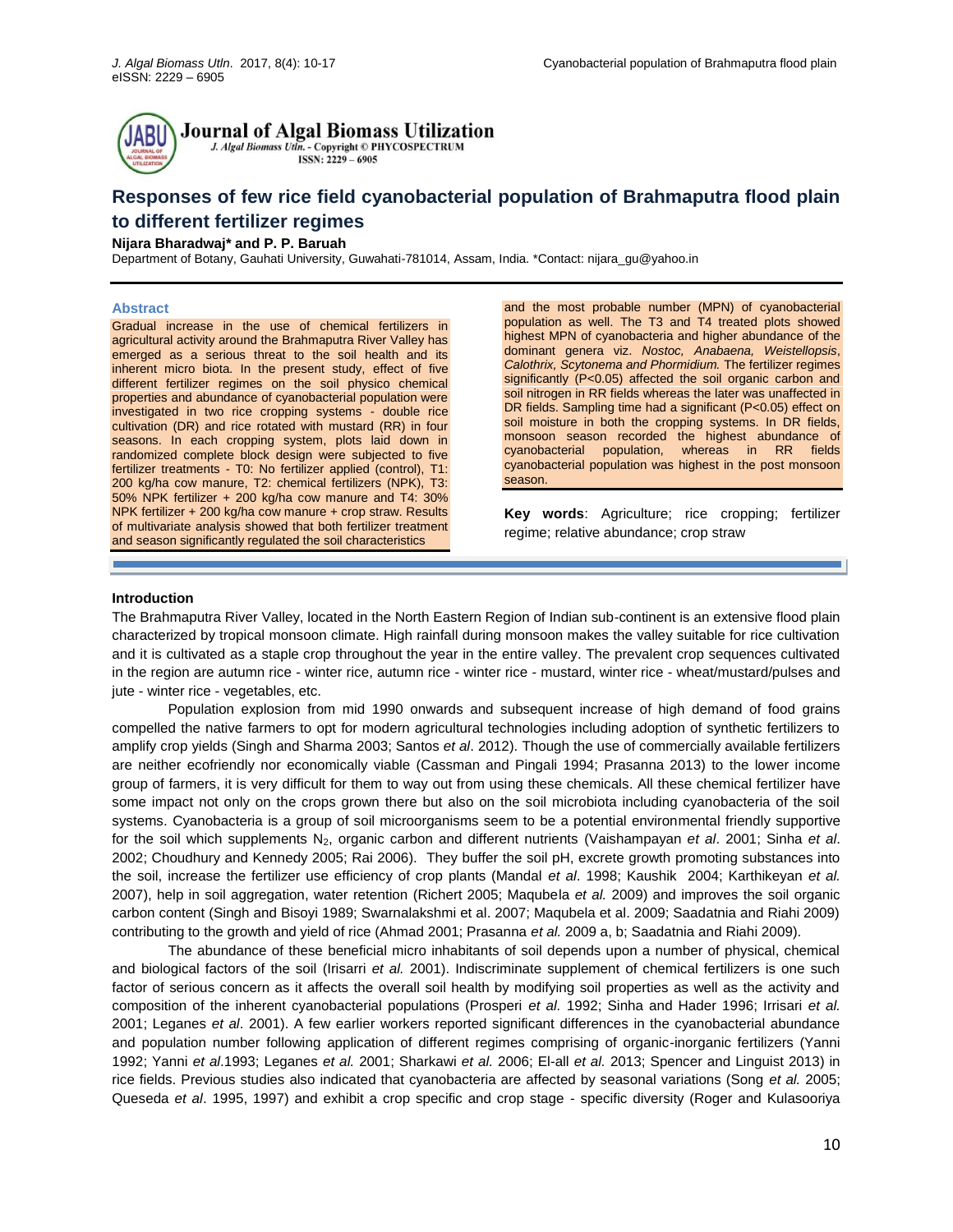1980; Nayak *et al.* 2001). Hence the shifts of cyanobacterial populations which act as a natural biofertilizer in rice field soil must be understood well in relation to fertilizer applications and season in order to suggest a proper agricultural management practice. There is scanty information regarding the population and abundance of cyanobacteria in the flood plains of Brahmaputra river and no work has been carried out to study the interrelation of the beneficial group of organisms with fertilizers and seasonal impact. The present endeavor was therefore aimed to evaluate the effect of different fertilizer regimes on cyanobacterial population and soil physico chemical properties in relation to season and cropping practices prevalent in the Brahmaputra flood plains.

## **Materials and methods**

## *Field description and experimental design*

The experimental site was located in the Borbhag (26 $^0$ 22'55.5" N latitudes and 91 $^0$ 28'23.3" E longitudes, 89 m above mean sea level) of Nalbari district (Assam) lying in the Lower Brahmaputra Valley Agro Climatic Zone .The fertilization experiments were carried out in two typical rice cropping systems practiced in the region viz. autumn rice winter rice or double rice cultivation (DR) and winter rice rotated with mustard (RR). In the DR system, ploughing process starts with the onset of monsoon (May) each year for sowing of autumn rice and harvesting is done during October- November. Subsequently, winter rice cultivation starts in the same field from January onwards and harvest in late April. In the RR system, after harvesting of summer rice, the fields are ploughed and tilled well to sow mustard in the month of November and the crop is harvested by the end of March every year.

Field plots of size 6m x 6m were laid out following a complete randomised block design. Five fertilizer treatments were applied each having three replicates. The regimes were T0: No fertilizer applied (control), T1: 200 kg/ha cow manure, T2: chemical (NPK) fertilizers, T3: 50% NPK fertilizer +200 kg/ha cow manure, T4: 30% NPK fertilizer + 200 kg/ha cow manure + crop straw.

## *Soil sampling and analysis*

Soil sampling was carried out at four seasons, i.e. S1-pre monsoon (Feb-April), S2- monsoon (May-September), S3-post monsoon (October-November) and S4-winter (December-January). Ten replicates of soil samples were collected from the plough layer (0–20 cm) of each plot in sterile plastic bag and transported to the laboratory. The composite samples were dried, sieved (through 2 mm mesh size) and thoroughly homogenized for physico chemical analysis. Soil samples were inoculated in freshly prepared liquid BG-11± N media ( Rippka *et al.*  1979) and kept under aseptic laboratory condition with light intensity of 2500~3500 lux at  $25^{\circ}$ C. MPN of cyanobacterial population was enumerated following Singh et al. (2002) and isolated species were identified using Desikachary (1959) and Komarek and Anagnostidis (2005). The relative abundance of the species were calculated using the following formula:

> **Relative abundance =**  $\frac{Y}{X}$  **X 100 Where, X= total number of samples collected, Y=number of samples from which a particular cyanobacteria type was isolated**

## *Physico-chemical properties of soil*

The soil analysis of each sample was performed in the Department of Botany, Gauhati University. The soil pH and electrical conductivity (EC) was measured using digital pH meter (Biochem PM 79) and conductivity meter (Systronics 304) respectively following Black (1992). Soil moisture was calculated using Soil Survey Standard Test Method. The soil organic carbon (OC), available phosphorus (P), potassium (K) and soil nitrogen (N) were estimated as per procedures described by Trivedi and Goel (1986).

## *Fertilizer and manure application*

Single super phosphate, muriate of potassium and urea were applied as fertilizer to the concerned plots at the recommended dose of N (120 kg/ha) P<sub>2</sub>O<sub>5</sub> (80 kg/ha): K<sub>2</sub>O (60 kg/ha) in both the rice cropping systems. Doses of P, K and manure were applied as basal fertilizers before transplanting of rice at the time of ploughing, whereas N fertilizer (urea) was used not only as basal fertilizer prior transplanting but also supplemented during tillering as well as in the panicle initiation stage of the rice sapling. Cow manure was applied in the T1 treated plots at the time of ploughing only. In the RR fields, NPK fertilizers were also added before sowing of mustard seeds i.e. during October - November.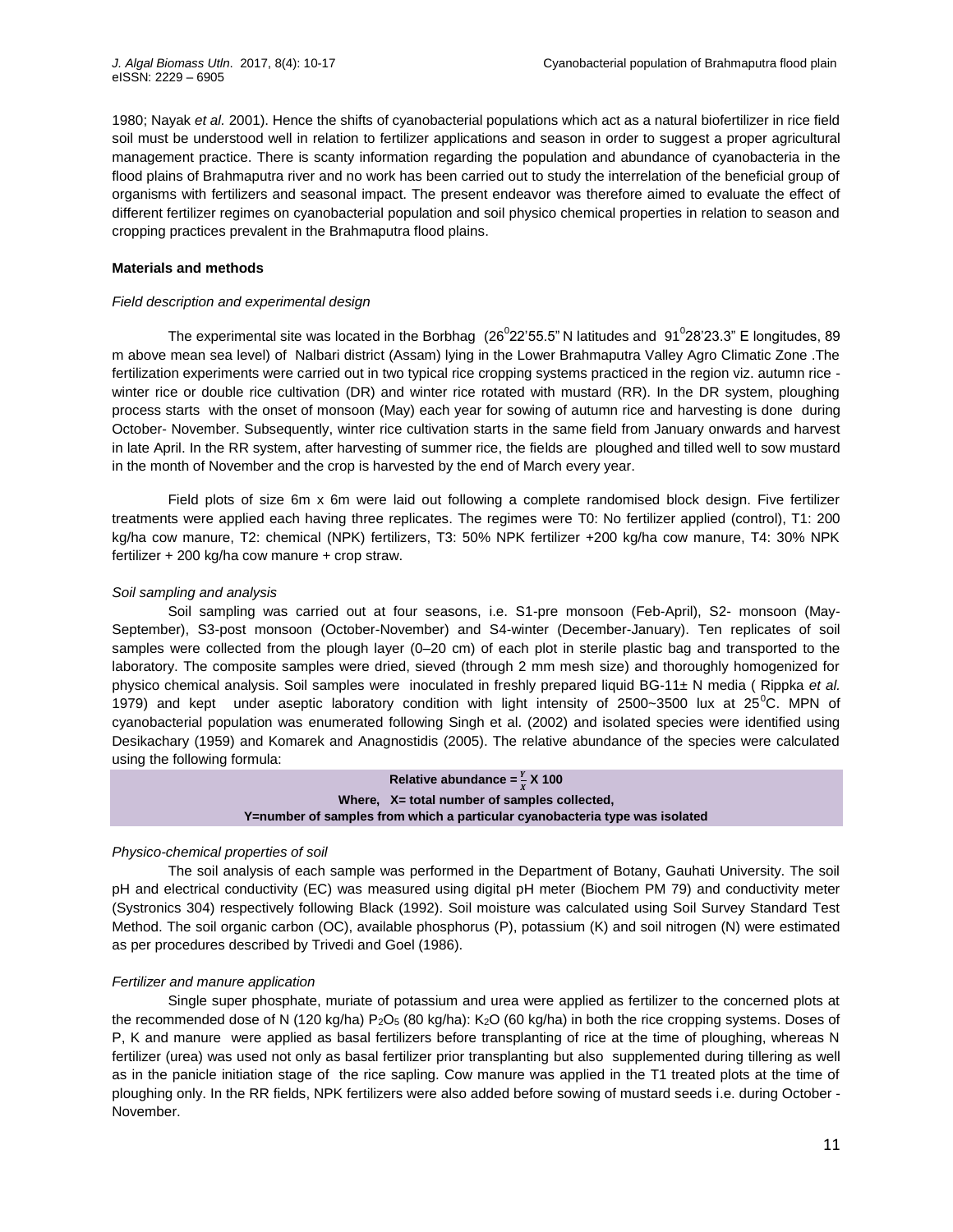#### *Statistical analysis*

A multiple analysis of variance (MANOVA) using SPSS16 was used to determine the effects of fertilizer treatment and sampling time on the dependent variables

## **Results**

### *Soil physico-chemical characteristics*

The soil pH, EC, P and K were significantly (P<0.05) affected by treatment, sampling time and treatment X sampling time interaction in both DR and RR fields (Table 1 and 2). In DR field, the soil OC was significantly (P<0.05) affected by different fertilizer treatments. OC was recorded highest (0.90%) in T4 treatment and lowest (0.32%) in T2 treatment (Table-1). While in RR field, both soil OC and N were significantly (P<0.05) effected by the fertilizer treatment (Table-2). Soil OC was highest (0.86%) in T4 and lowest (0.38%) in T0 treatment and N was highest (0.25mg/100g) in T2 and lowest (0.13 mg/100g) in T0 treatment in RR field (Table 2). Sampling time had a significant (P<0.05) effect on SM in both the DR and RR fields. It was found to be highest in S2 (26.55%, 26.78%) and lowest in S4 (6.58%, 9.00%) in DR and RR fields respectively (Table 1and 2).

#### *Cyanobacterial number and abundance*

Results showed that the most probable number (MPN) of cyanobacterial population per gram of soil varied in relation to sampling time and fertilizer treatments in the studied rice cropping systems. The most abundant growth of the cyanobacterial taxa were recorded during S2 and S3 seasons in both the DR and RR fields respectively (Fig-1). In the DR fields, the cyanobacterial count was highest (30.2  $x10^4$ ) in the T4 treatment during S2, and lowest in the T1 treatment (0.23 x10<sup>4</sup>) in S1 (Fig-1). Analysis of variance tests revealed that, fertilizer treatment and sampling time both significantly (P<0.05) affected the MPN of cyanobacterial population in DR fields (Table - 1)*.* Whereas in the RR fields, where mustard crop was cultivated with rice, cyanobacterial count was highest (76.73 x10<sup>4</sup>) in S3 in the T4 treatment and lowest (1.44 x10<sup>4</sup>) in S1 in the T0 treatment (Fig-1). In these fields fertilizer treatment, sampling time and fertilizer treatment X sampling time all had significant effect (P<0.05) on the total cyanobacterial counts (Table -2).

Altogether 49 cyanobacterial taxa belonging to 15 genera ( *Aphanocapsa, Aphanothece* , *Chroococcus*, *Oscillatoria*, *Phormidium*, *Lyngbya, Cylindospermum, Nostoc, Anabaena, Calothrix, Microchaete, Plectonema, Scytonema, Tolypothrix*, and *Westiellopsis)* under 7 families (Chroococcaceae, *Oscillatoriaceae, Nostocaceae, Stigonemataceae, Microchaetaceae, Rivulariaceae and Stigonemataceae*) were isolated from the studied plots. Based on their relative abundance values, *Nostoc, Anabaena, Weistellopsis*, *Calothrix, Scytonema and Phormidium* were found to be the most abundant genera (Figure-2).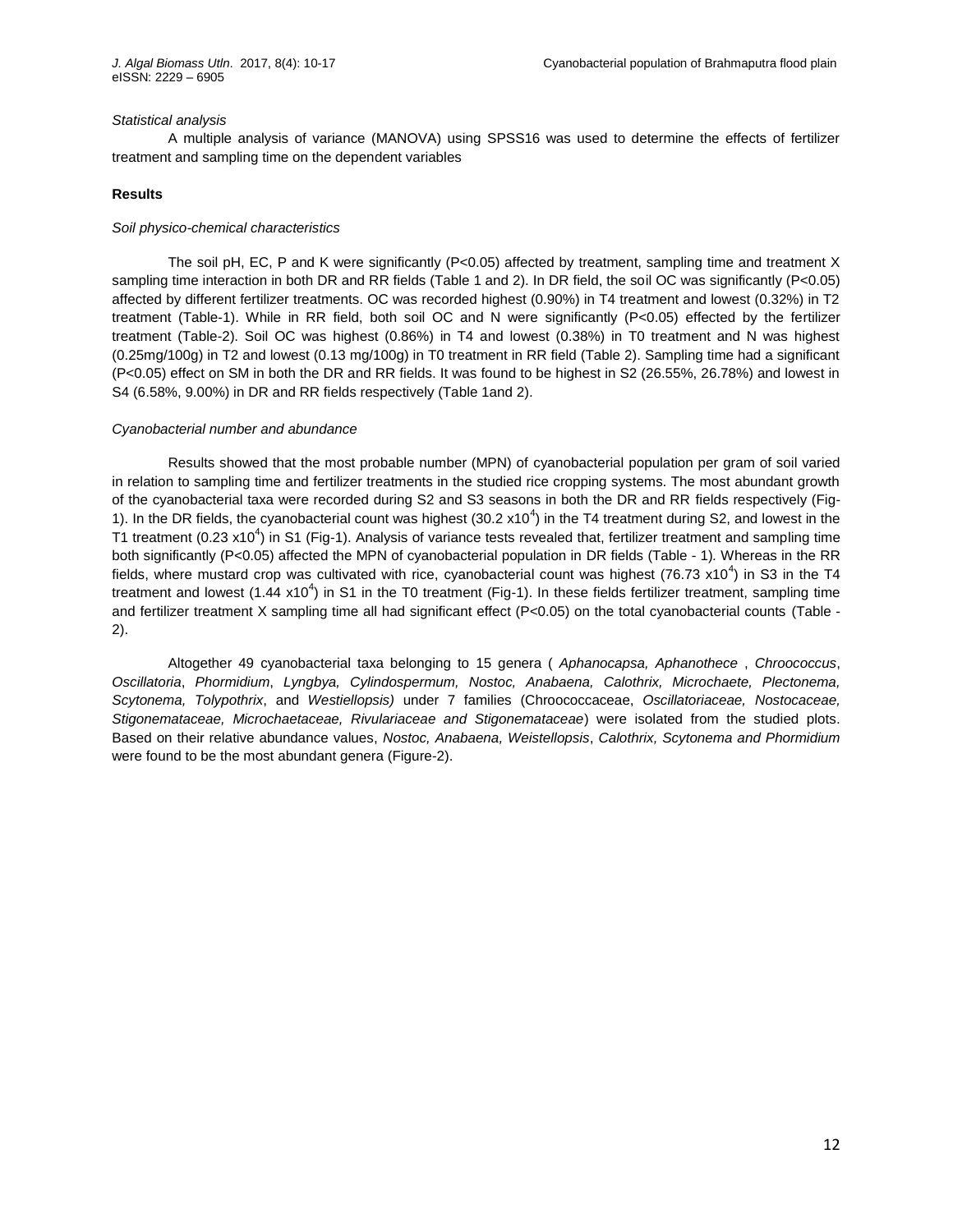

Figure-1: Cyanobacterial counts (MPN x10<sup>4</sup>) in different seasons and fertilizer treatments in DR-Double Rice field, RR-Rice rotated field, S1-Premonsoon season, S2-Monsoon, S3-Post monsoon, S4-Winter, T0, T1, T2, T3, T4 are the fertilizer treatments as mentioned earlier



Figure-2 Relative abundance of the cyanobacterial genera the RR and RMR cropping systems. Apc-*Aphanocapsa* , Apt-*Aphanothece* , Cho-*Chroococcus* , Cyl-*Cylindrospermum* , Nos-*Nostoc*, Ana-*Anabaena,* Osc-*Oscillatoria* , Cal-*Calothrix*, Pho-*Phormidium* , Scy- *Scytonema*, Toly-*Tolypothrix* , Ple-*Plectonema* , Mic-*Microchaete* , Lyn- *Lyngbya,* Wei- *Weistellopsis,*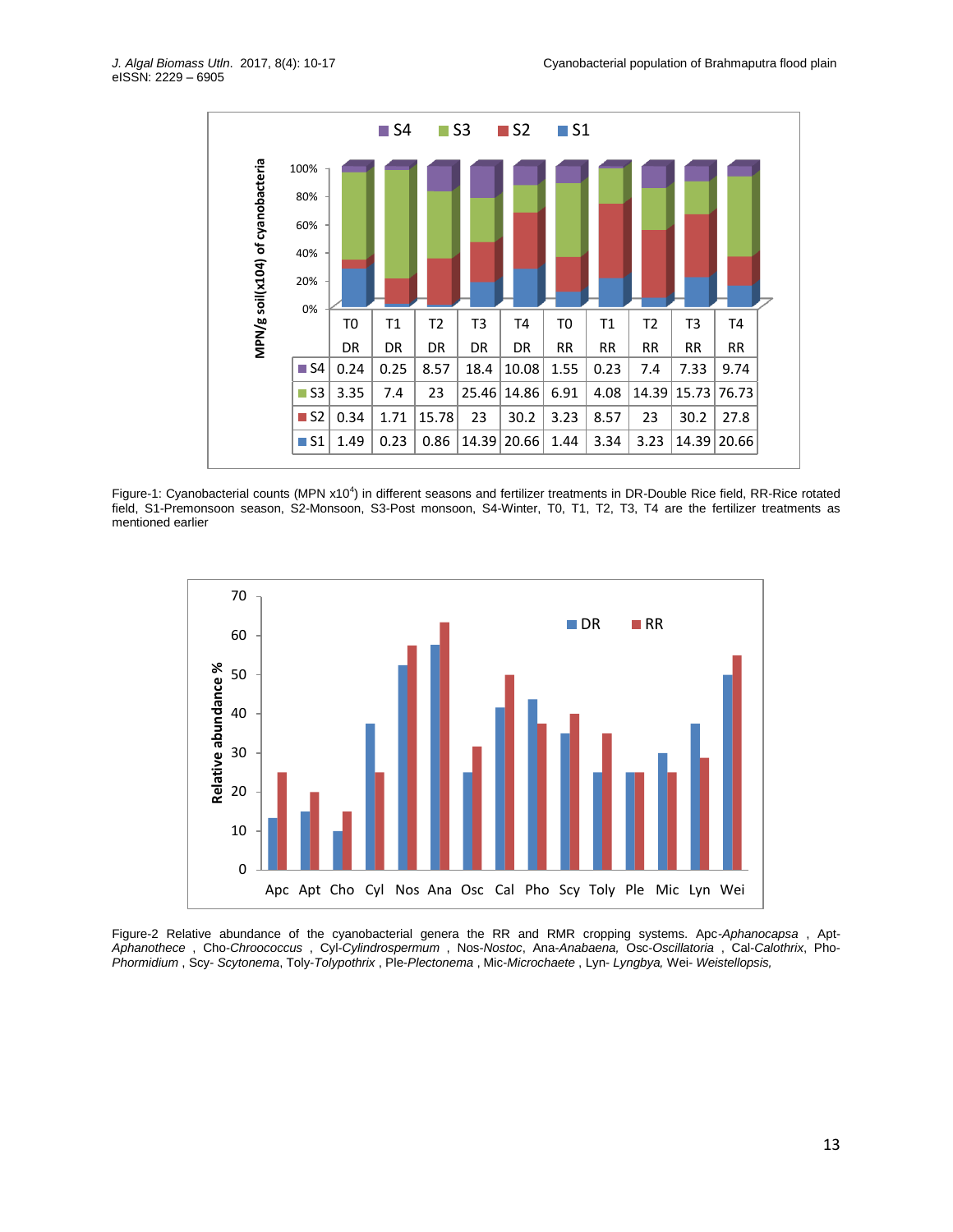| Soil<br>parameters       | рH                | $EC(\mu S)$ | S M (%)        | O C (%)       | Available<br>N(mg/100g) | Available<br>P(mg/100<br>g) | Available<br><b>K(mg/100</b><br>g) | <b>MPN</b><br>/g soil<br>$(x10^{4})$ |
|--------------------------|-------------------|-------------|----------------|---------------|-------------------------|-----------------------------|------------------------------------|--------------------------------------|
| Fertilizer treatment(FT) |                   |             |                |               |                         |                             |                                    |                                      |
| T <sub>0</sub>           | 5.86 $\pm$        | 56.66 $\pm$ | 12.98<br>$\pm$ | 0.33<br>$\pm$ | 0.07<br>±.              | 2.34<br>$\pm$               | $\overline{15.15}$ ±               | 1.35 $\pm$                           |
|                          | 0.77a             | 29.06a      | 7.35a          | 0.30a         | 0.04a                   | 1.40a                       | 5.71 ac                            | 1.31a                                |
| T1                       | 6.45 $\pm$        | 38.36 $\pm$ | 16.16 $\pm$    | $0.45 \pm$    | 0.20<br>$\pm$           | 2.74<br>$\pm$               | $23.32 \pm$                        | 2.40                                 |
|                          | 0.68 <sub>b</sub> | 22.98 b     | 9.49 ab        | 0.32a b       | 0.32ab                  | 0.92 <sub>b</sub>           | 8.38 ab                            | ±1.08                                |
|                          |                   |             |                |               |                         |                             |                                    | a                                    |
| T <sub>2</sub>           | 6.10 $\pm$        | 61.33 $\pm$ | 17.36 $\pm$    | $0.32 \pm$    | 0.26<br>$\pm$           | 3.19<br>$\pm$               | 24.72 $\pm$                        | $13.71 \pm$                          |
|                          | 0.84c             | 30.84 c     | 10.21 b        | 0.30a         | 0.09 <sub>b</sub>       | 1.52c                       | 12.09 a                            | 6.67 b                               |
| T <sub>3</sub>           | 6.14 $\pm$        | 64.90 $\pm$ | 18.77 $\pm$    | 0.79<br>$\pm$ | 0.33<br>$\pm$           | 6.71<br>$\pm$               | 32.16 $\pm$                        | $20.33+$                             |
|                          | 0.35              | 25.60       | 10.79 cb       | $0.45$ bc     | $0.33$ ab               | $1.50$ de                   | 9.72 b                             | 5.96 c                               |
|                          | dc                | dc          |                |               |                         |                             |                                    |                                      |
| T <sub>4</sub>           | 6.94 $\pm$        | 54.30 $\pm$ | 16.06 $\pm$    | $0.90 +$      | 0.25<br>$\pm$           | 6.79<br>$\pm$               | 49.86 $\pm$                        | $18.95+$                             |
|                          | 0.65 e            | 17.71 a     | 8.33 ab        | 0.56c         | 0.22ab                  | 0.98 <sub>e</sub>           | 36.90 c                            | 8.30dc                               |
| Sample Time(ST)          |                   |             |                |               |                         |                             |                                    |                                      |
| S <sub>1</sub>           | 5.84 $\pm$        | 26.66 $\pm$ | 10.79 $\pm$    | 059<br>$\pm$  | 0.27<br>±.              | 3.84<br>玉                   | 30.98 $\pm$                        | 8.83                                 |
|                          | 0.36a             | 9.38a       | 4.50a          | 0.35a         | 0.36a                   | 1.58a                       | 9.31a                              | ±8.21a                               |
| S <sub>2</sub>           | $7.17 \pm$        | 38.44 $\pm$ | 25.32<br>$\pm$ | $0.52 \pm$    | 0.12<br>$\pm$           | 5.56<br>$\pm$               | 31.58 $\pm$                        | $13.77+$                             |
|                          | 0.73 <sub>b</sub> | 10.63 b     | 4.65 b         | 0.41a         | 0.04a                   | 1.65 <sub>b</sub>           | 14.62 a                            | 11.8 <sub>b</sub>                    |
| S <sub>3</sub>           | 6.11 $\pm$        | $72.57 \pm$ | 22.38 $\pm$    | 0.41<br>$\pm$ | 0.24<br>$\pm$           | 3.97<br>$\pm$               | 36.77 $\pm$                        | $15.28 \pm$                          |
|                          | 0.75c             | 18.06 c     | 6.79 b         | 0.74a         | 0.21a                   | 2.47 ac                     | 16.59 a                            | 9.66 b                               |
| S <sub>4</sub>           | 6.16 $\pm$        | $82.77 \pm$ | 6.57<br>$\pm$  | $0.72 \pm$    | 0.25<br>$\pm$           | 4.04<br>±.                  | 16.83 $\pm$                        | 7.51                                 |
|                          | 0.51c             | 10.35 d     | 2.91c          | 0.55a         | 0.21a                   | 3.12c                       | 7.36 b                             | ±7.56a                               |
| Anova P-values           |                   |             |                |               |                         |                             |                                    |                                      |
| FT.                      | $0.000*$          | $0.000*$    | 0.079          | $0.002*$      | 0.128                   | $0.000*$                    | $0.000*$                           | $0.000*$                             |
| <b>ST</b>                | $0.000*$          | $0.000*$    | $0.000*$       | 0.291         | 0.332                   | $0.000*$                    | $0.004*$                           | $0.000*$                             |
| FT x ST                  | $0.000*$          | $0.000*$    | 0.851          | 0.767         | 0.670                   | $0.000*$                    | $0.005*$                           | $0.000*$                             |

## **Table 1 Effect of fertilizer regime, sampling time and the interaction between them on the soil physico chemical properties and MPN of cyanobacteria in DR fields**

Values are means ± standard deviation (n=12), P- values followed by asterisks are significant (P<0.05), means followed by the same letter in the same column do not differ significantly

**Table 2 Effect of fertilizer treatment, sampling time and the interaction between them on the soil physico chemical properties and MPN of cyanobacteria in the RR fields**

| Soil<br>parameters       | рH                | $EC(\mu S)$        | S M (%)        | $O C$ (%)         | Available<br>N(mg/100g) | Available<br>P(mg/100g) | Available<br>K(mg/100g) | <b>MPN</b><br>/g soil<br>$(x10^{4})$ |  |
|--------------------------|-------------------|--------------------|----------------|-------------------|-------------------------|-------------------------|-------------------------|--------------------------------------|--|
| Fertilizer treatment(FT) |                   |                    |                |                   |                         |                         |                         |                                      |  |
| T <sub>0</sub>           | 5.76 $\pm$        | 34.17 $\pm$        | 18.61<br>$\pm$ | 0.38<br>$\pm$     | $0.13 \pm 0.06$         | 1.76<br>$\ddot{}$       | $16.67 \pm$             | $3.28 \pm 2.31$                      |  |
|                          | 1.12a             | 12.87a             | 7.07a          | 0.13a             | a                       | 0.40a                   | 10.13a                  | a                                    |  |
| T <sub>1</sub>           | 6.13 $\pm$        | 53.30 $\pm$        | 16.20<br>$\pm$ | 0.43<br>$\pm$     | $0.23 \pm 0.13$         | 2.47<br>$+$             | $22.10 \pm$             | $4.05 \pm 3.38$                      |  |
|                          | 0.34 <sub>b</sub> | 14.34bc            | 10.00a         | 0.16a             | b                       | 0.81 <sub>b</sub>       | 14.18 a                 | a                                    |  |
| T <sub>2</sub>           | 6.14 $\pm$        | 56.50 $\pm$        | 15.56<br>$\pm$ | 0.46<br>$\pm$     | $0.25 \pm 0.07$         | $2.5 \pm 0.62$          | $28.66 \pm$             | 12.00<br>$\pm$                       |  |
|                          | 0.86              | 23.89 <sub>b</sub> | 6.74a          | 0.31a             | b                       | b                       | 7.27a                   | 7.88 b                               |  |
|                          | bc                |                    |                |                   |                         |                         |                         |                                      |  |
| T <sub>3</sub>           | 6.38 $\pm$        | 48.92 $\pm$        | 19.30<br>$\pm$ | $0.45+$           | $0.22 \pm 0.06$         | 3.43<br>$+$             | $32.80 \pm$             | 16.91                                |  |
|                          | 0.71c             | 25.61c             | 10.61 a        | 0.31a             | b                       | 0.93c                   | 17.86                   | $\pm 8.73$ cb                        |  |
|                          |                   |                    |                |                   |                         |                         | ac                      |                                      |  |
| T <sub>4</sub>           | 6.73 $\pm$        | 58.03 $\pm$        | 17.90<br>$\pm$ | 0.86<br>$\pm$     | $0.20 \pm 0.08$         | 4.02<br>$+$             | 69.23 $\pm$             | 33.73                                |  |
|                          | 0.63 <sub>d</sub> | 13.50 b            | 9.67a          | 0.39 <sub>b</sub> | ab                      | 0.53d                   | 66.36 b                 | ±31.97d                              |  |
|                          |                   |                    |                |                   |                         |                         |                         |                                      |  |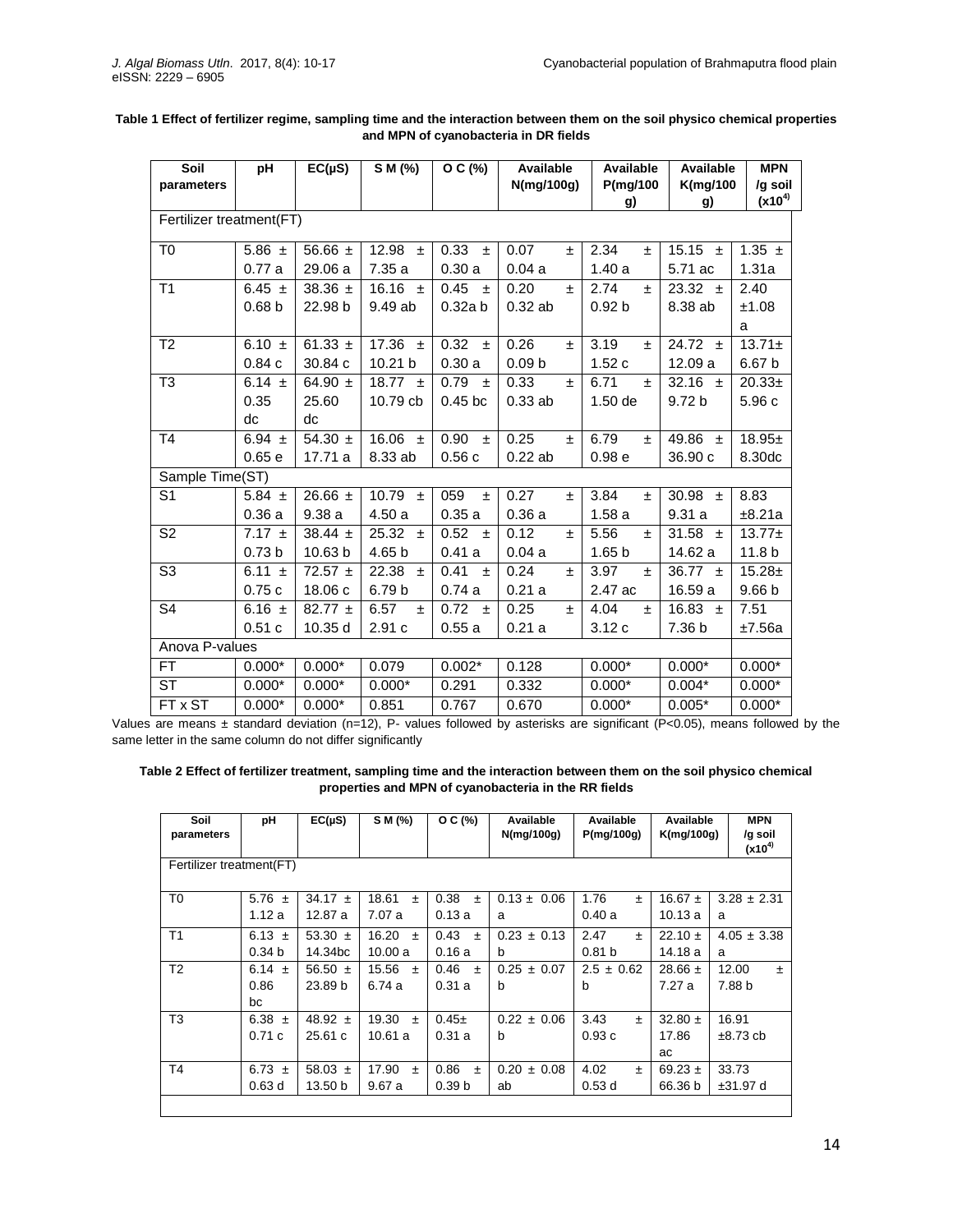| S <sub>1</sub> | 5.44 $\pm$        | $29.07 \pm$ | 12.87<br>$\pm$ | 0.59<br>$\pm$ | $0.25 \pm$<br>0.15 | 3.01<br>$\pm$     | $39.66 \pm$ | 38.66    |
|----------------|-------------------|-------------|----------------|---------------|--------------------|-------------------|-------------|----------|
|                | 0.77a             | 8.67 a      | 5.99a          | 0.30a         | a                  | 0.92a             | 15.44 a     | ±7.43a   |
| S <sub>2</sub> | 7.15 $\pm$        | 42.09 $\pm$ | 26.78<br>$\pm$ | 0.55<br>$\pm$ | $0.17+$<br>0.03    | 2.50<br>$\pm$     | $15.14 \pm$ | 54.66    |
|                | 0.46 <sub>b</sub> | 11.71 b     | 3.29a          | 0.34a         | b                  | 0.06 <sub>b</sub> | 12.75 b     | ±5.16b   |
|                |                   |             |                |               |                    |                   |             |          |
| S <sub>3</sub> | 6.30 $\pm$        | 64.48 $\pm$ | 21.41<br>$\pm$ | 0.34<br>$\pm$ | $0.15 \pm 0.04a$   | 3.23<br>$\pm$     | $28.89 \pm$ | 67.33    |
|                | 0.46c             | 9.32c       | 6.87 b         | 0.16a         |                    | 1.08ab            | 13.09c      | ±14.86 b |
|                |                   |             |                |               |                    |                   |             |          |
| S <sub>4</sub> | 6.02 $\pm$        | 65.10 $\pm$ | 9.00<br>$\pm$  | 0.59<br>$\pm$ | $0.23 \pm 0.07$    | 2.64<br>$\pm$     | 51.86 $\pm$ | 37.33    |
|                | 0.44d             | 20.29c      | 4.62 a         | 0.43a         | b                  | 1.00a             | 17.19a      | ±7.03a   |
|                |                   |             |                |               |                    |                   | C           |          |
| Anova P-values |                   |             |                |               |                    |                   |             |          |
|                |                   |             |                |               |                    |                   |             |          |
| FT.            | $0.000*$          | $0.000*$    | 0.290          | $0.000*$      | $0.026*$           | $0.000*$          | $0.000*$    | $0.000*$ |
|                |                   |             |                |               |                    |                   |             |          |
| <b>ST</b>      | $0.000*$          | $0.000*$    | $0.000*$       | 0.057         | 0.498              | $0.000*$          | $0.000*$    | $0.000*$ |
|                |                   |             |                |               |                    |                   |             |          |
|                |                   |             |                |               |                    |                   |             |          |
| FT x ST        | $0.000*$          | $0.000*$    | 0.054          | 0.697         | 0.806              | $0.000*$          | $0.000*$    | $0.000*$ |
|                |                   |             |                |               |                    |                   |             |          |

Values are means ± standard deviation (n=12), P-values followed by asterisks are significant (P<0.05), means followed by the same letter in the same column do not differ significantly

#### **Discussion**

Our present study on two popularly practiced rice cropping systems of Brahmaputra flood plain revealed that both fertilizer treatment and sampling time had an impact on the soil physico chemical characteristics and abundance of cyanobacterial population in rice fields. It was observed that mixed fertilizer treatment (T3 and T4) consisting of organic fertilizers + crop residues + chemical fertilizers significantly modified the soil physico chemical properties in comparison to the unfertilized plots (T0) and the plots fertilized only by organic manures (T1) or chemical fertilizers (T2). The soil pH though was lower in the control treatment (T0) showed significant increase with the subsequent treatments. T4 treatment recorded the highest pH in both the fields (Tab-1and 2). The enhancement of the soil pH may be due to the reduction in the quantity of chemical fertilizers which are commonly known to acidify the soil (Van Diepeningen *et al*. 2006, Zhao *et al.* 2014). Slightly alkaline pH encouraged greater abundance of cyanobacterial species in the T3 and T4 plots which was similar as reported by Nayak and Prasanna (2007) from different parts of India. Along with pH, high moisture in the said treatments during monsoon and post monsoon seasons helped cyanobacterial population to flourish as they prefer to grow in the wet environment (Maqubela *et al.* 2008). The T4 treatment had the highest concentration of soil OC in both the rice cropping systems as application of organic fertilizer such as crop straw along with inorganic fertilizer in the fields can slowly release nutrients into the soil that is in conformity with Liu *et al*. (2014).

The soil N however varied in different treatments and seasons in both the cropping systems. In DR field, N was highest in T3 field and lowest in T<sub>2</sub> field. Seasonal variations were also observed in the N content being higher in S2 and lower in S3. This variation may be due to the difference in quantity and time of application of NPK fertilizers. Irrisari *et al.* (2001) reported that nitrogen fertilization may be inhibitory to the diversity and population density of  $N_2$ fixing cyanobacteria. Our study also revealed that the treatment plots with low nitrogen showed higher abundance of cyanobacterial population. The soil P and K content also increased significantly due to fertilizer treatment and varied with respect to seasons affecting the cyanobacterial abundance. The results of soil characteristics thus indicated that different fertilizer regimes along with the seasonal influence gradually changed the soil attributes which supposed to activate the soil borne cyanobacterial population. Incorporation of crop residues in fertilizer doses helps to balance the agricultural productivity (Kushwaha *et al.* 2001; Singh *et al.* 2007) by maintaining soil nutrients. Based on the results of our study, a consortium of mixed fertilizers constituting organic, inorganic and composted crop residues could be recommended to be used for sustainable rice production in the Brahmaputra flood plain.

## **Bibliography**

Ahmad SU (2001) Studies on application of some potential BGA strains in rice cultivation under unsterilized soil condition in pot culture. Phykos **40**:149-153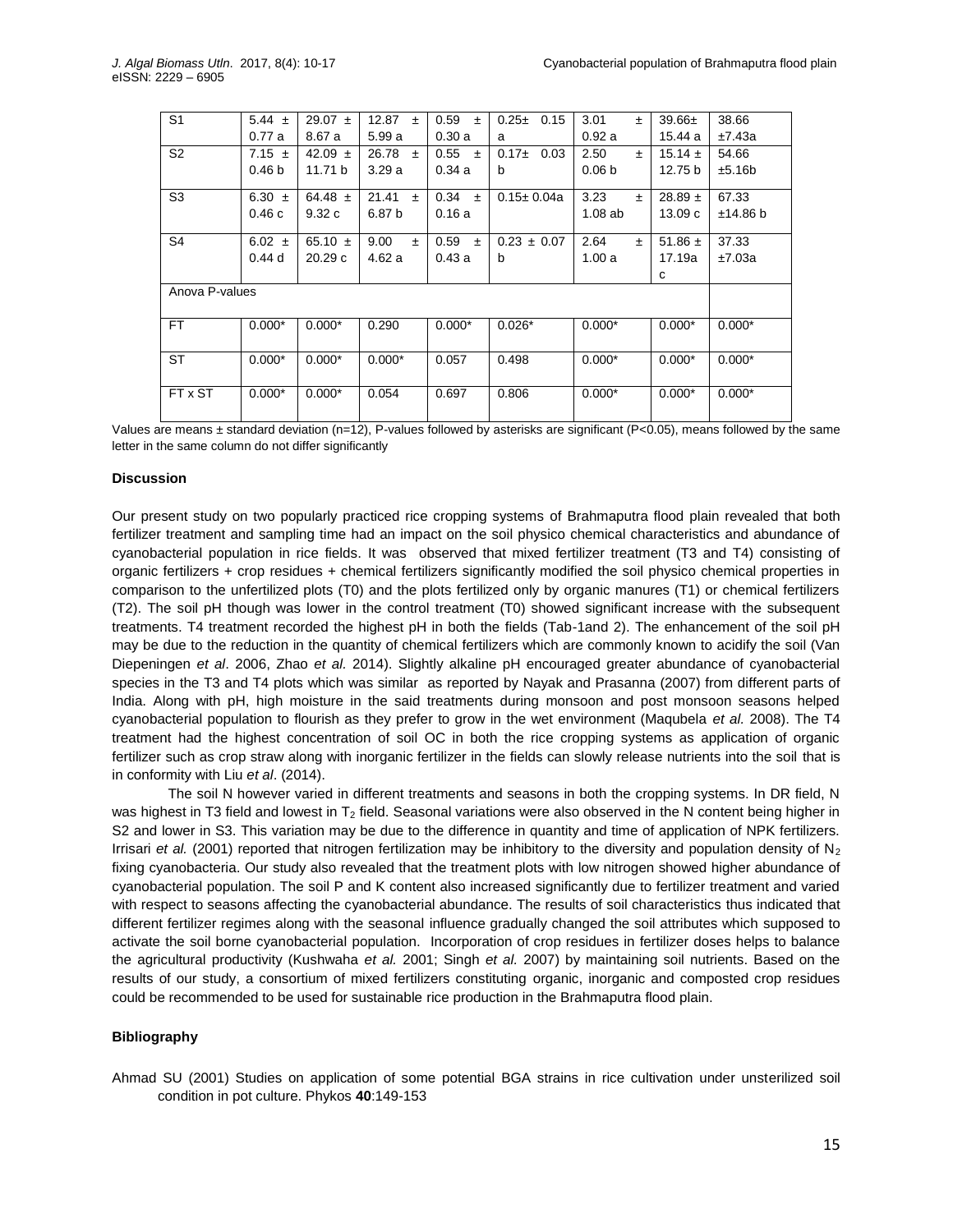Bisoyi RN, Singh PK (1988) Effect of phosphorus fertilization on blue-green algal inoculum production and nitrogen yield under field conditions. Biol Fert Soils 5: 338-343

Black CA (1992) Methods of soil analysis Part 1. – American society of Agronomy, USA

- Cassman KG, Pingali PL (1994) Extrapolating trends from long-term experiments to farmers fields: the case of irrigated rice systems in Asia. In: Barnett V, Payne R, Steiner R (ed) Agricultural sustainability in economic, environmental and statistical consid- erations. Wiley, New York, pp 63–84
- Choudhury ATMA, Kennedy IR (2005) Prospects and potentials for systems of biological nitrogen fixation in sustainable rice production. Biol Fertil Soils **39**: 219-227

Desikachary TV (1959) Cyanophyta. ICAR monographs on algae. Indian Council of Agricultural Research, New Delhi

- Dhar DW, Prasanna R, Singh BV (2007) Comparative performance of three carrier based blue green algal biofertilizers for sustainable rice cultivation. J Sust Agric **30**: 41–50
- El-all AAMA, Elsherif MH, Shehata HSH, El-Shahat RM (2013) Efficiency Use of Nitrogen, biofertilizers and Composted biostraw on rice Production under saline soil. J Appl Sci Res **9** (3): 1604-1611
- El Sharkawi H, Sadahiro Y, Toshimasa H (2006) Rice yield and nutrient uptake as affected by cyanobacteria and soil amendments: a pot experiment. J Plant Nutr Soil Sci 169: 809–815
- Irisarri P, Gonnet S, Monza J (2001) Cyanobacteria in Uruguayan rice fields: diversity, nitrogen fixing ability and tolerance to herbicides and combined nitrogen. J Biotechnol **191**: 95–103
- Kaushik BD (2002) Blue-green algal fertilizer and rice cultivation in normal and saline alkali soils.Golden Jubilee Lecture. 25 July. Asiatic Soc. Bangladesh, Dhaka, pp 23
- Karthikeyan N, Prasanna R, Nain L, Kaushik BD (2007) Evaluating the potential of plant growth promoting cyanobacteria as inoculants for wheat. Eur J Soil Biol **43**: 23–30
- Kaushik BD (2004) Use of blue-green algae and Azolla biofertilizers in rice cultivation and their influence on soil properties. In: Jain PC (ed) Microbiology and biotechnology for sustainable development. CBS Publishers & Distributors, New Delhi, pp 166–184
- Komárek J. and Anagnostidis K. 2005. Cyanoprokaryota -3. Teil/ 3rd Part: Heterocystous Genera. In: Büdel B, Krienitz L, Gärtner G, Schagerl M. (ed.), Süsswasserflora von Mitteleuropa 19/3 Springer Spektrum
- Leganés F, Carreres R, Tomé RG, Nieva M, Quesada A, Sendra J, Valiente EF (2001) Effect of phosphate fertilisation , straw incorporation , insecticide application and inoculation with cyanobacteria on rice productivity. Invest Agr Prod Prot Veg **16** (2): 273-282
- Liu S, Huang D, Chen A, Wei W, Brookes PC, Li Y, Wu J (2014) Differential responses of crop yields and soil organic carbon stock to fertilization and rice straw incorporation in three cropping systems in the subtropics. Agriculture, Ecosystems and Environment **184**: 51–58
- Mandal B, Vlek PLG, Mandal LN (1998) Beneficial effect of blue green algae and Azolla excluding supplying nitrogen, on wetland rice fields: a review. Biol Fertil Soils **27**: 329–342
- Maqubela MP, Mnkeni PNS, Issa MO, Pardo MT, D'Acqui LP (2008) Nostoc cyanobacterial inoculation in South African agricultural soils enhances soil structure, fertility and maize growth. Plant Soil **315**: 79-92
- Mazhar S, Hasnain S (2011) Screening of native plant growth promoting cyanobacteria and their impact on Triticum aestivum var. Uqab 2000 growth. African Journal of Agricultural Research **6**(17): 3988-3993
- Nayak S, Prasanna R (2007) Soil pH and its role in cyanobacterial abundance and diversity in rice field soils. Applied Ecol Envml Res **5**(2): 103–113
- Nayak S, Prasanna R, Dominic TK, Singh PK (2001) Floristic abundance and relative distribution of different cyanobacterial genera in rice field soil at different crop growth stages. Phykos **40**: 15–22
- Osman MEH, El-Sheekh MM, El-Naggar AH, Gheda SF (2010) Effect of two species of cyanobacteria as biofertilizers on some metabolic activities, growth, and yield of pea plant. Biol Fertil Soils **46**: 861-875
- Prasanna R, Jaiswal P, Nayak S, Sood A, Kaushik BD (2009a) Cyanobacterial diversity in the rhizosphere of rice and its ecological significance. Indian J Microbiol **49**: 89–97
- Prasanna R, Nain L, Ancha R, Shrikrishna J, Joshi M, Kaushik BD (2009b) Rhizosphere dynamics of inoculated cyanobacteria and their growth-promoting role in rice crop. Egyptian J Biol **11**: 26–36
- Prasanna R (2013) Soil fertility and establishment potential of inoculated cyanobacteria in rice crop grown under non-flooded conditions. Paddy Water Environ **11**: 175–183
- Prosperi C, Boluda L, Luna C, Fernandez-Valiente E, (1992) Environmental factors affecting in vitro nitrogenase activity of cyanobacteria isolated from rice-fields. J Appl Phycol **4**: 197–204
- Quesada A, Sánchez Maeso E, Fernández Valiente E, (1995) Seasonal variation of chemical properties of rice field soils from Valencia, Spain. Commun Soil Sci Plant Anal 26: 1-19